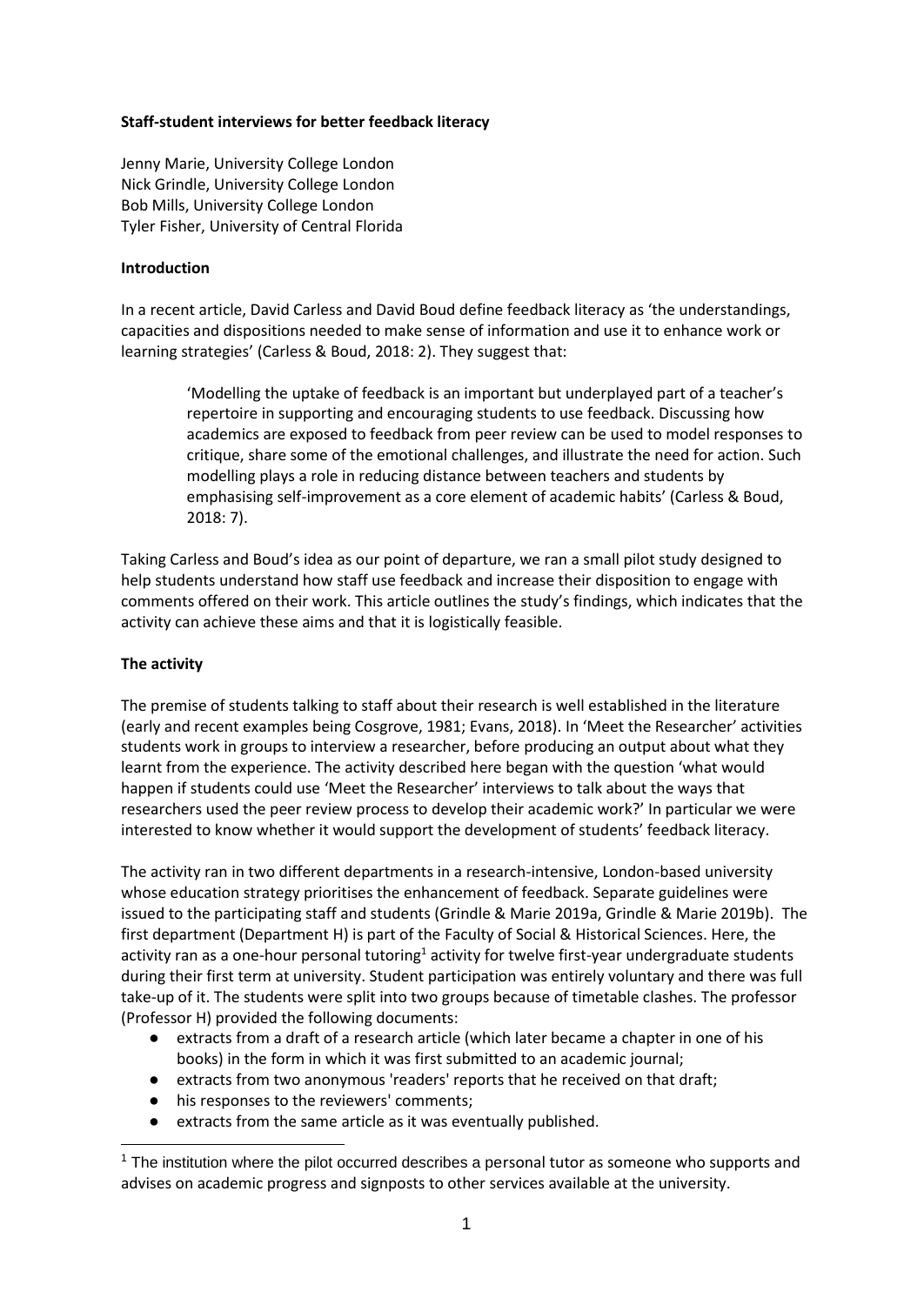This is a short account the activity in Professor H's own words:

'I began by asking the students whether they had any general questions about the exercise and about academic publishing. I then asked them to explain what they understood by 'peer review' and whether they could think of links between the scholarly peer review process used to determine the suitability of scholarly texts for publication and experiences they've had themselves of giving and receiving feedback. I asked them to identify key issues raised in the readers' reports and discuss how I had responded to the reviewers' and recommendations'.

The context for the activity in the other department was somewhat different, which allowed us to consider whether the activity is flexible enough to work in different settings. This department (Department S) is in the Faculty of Arts and Humanities. The lecturer (Dr S) ran the activity as part of one seminar in a module for seven second-year students in the second term. It was therefore a compulsory activity (insofar as it was part of a taught module, although it was not assessed).

This is Dr S's description of the activity:

'For the activity, the students read (in class) a brief encyclopaedia entry (of about 1200 words) on [*F*], an author featured in the module. They read my draft of the entry, which I submitted for publication, alongside the editor's comments/corrections and the final, published version. The students then discussed their reading in pairs or trios, and fed back to the whole group with free-form questions, observations, and criticisms, to which I responded in the course of discussion'.

### **Indicators of the activity's success**

We asked student participants to respond to the following question by email: 'Say you are meeting up with a friend following the 'Meet the Researcher' activity. What would you tell them about it? Feel free to mention anything at all, for example what you learned, what you enjoyed or didn't enjoy, what was easy or hard, or anything else.' Seven out of twelve students (58%) responded from department H and three out of eight (38%) from department S, giving a response rate of ten students (50%) overall.

The responses from students suggests that they found the activity very engaging. Every student said that the activity was either 'enjoyable', 'interesting' or 'fun' in their response. For example: 'I really enjoyed the fact I was able to engage with the literature of my tutor'. Most said they found it helpful and three said it was motivating or inspiring: 'It put a lot into perspective, and getting to look at the success of the researcher (for example holding the book he had worked very hard to research for, write and got published) was quite motivating.' The majority said that it helped them learn more about what their tutor did, which was identified as enabling them to get to know their tutor better and improving the relationship between students and staff: 'Mentioning having found out a lot about the researcher himself/herself, [more activities of this kind] would also help to make relationships between our teachers and students more friendly.' Three of the students said they would like to do the activity more often, so that they could meet other researchers, and another said they would recommend it. For example:

'When I told my friends that my tutor just let us read his published work they were all so surprised and excited. We should do more of these sessions. I suggest not only in [Professor H's field] but also in any academic discipline with [sic] be helpful for the students.'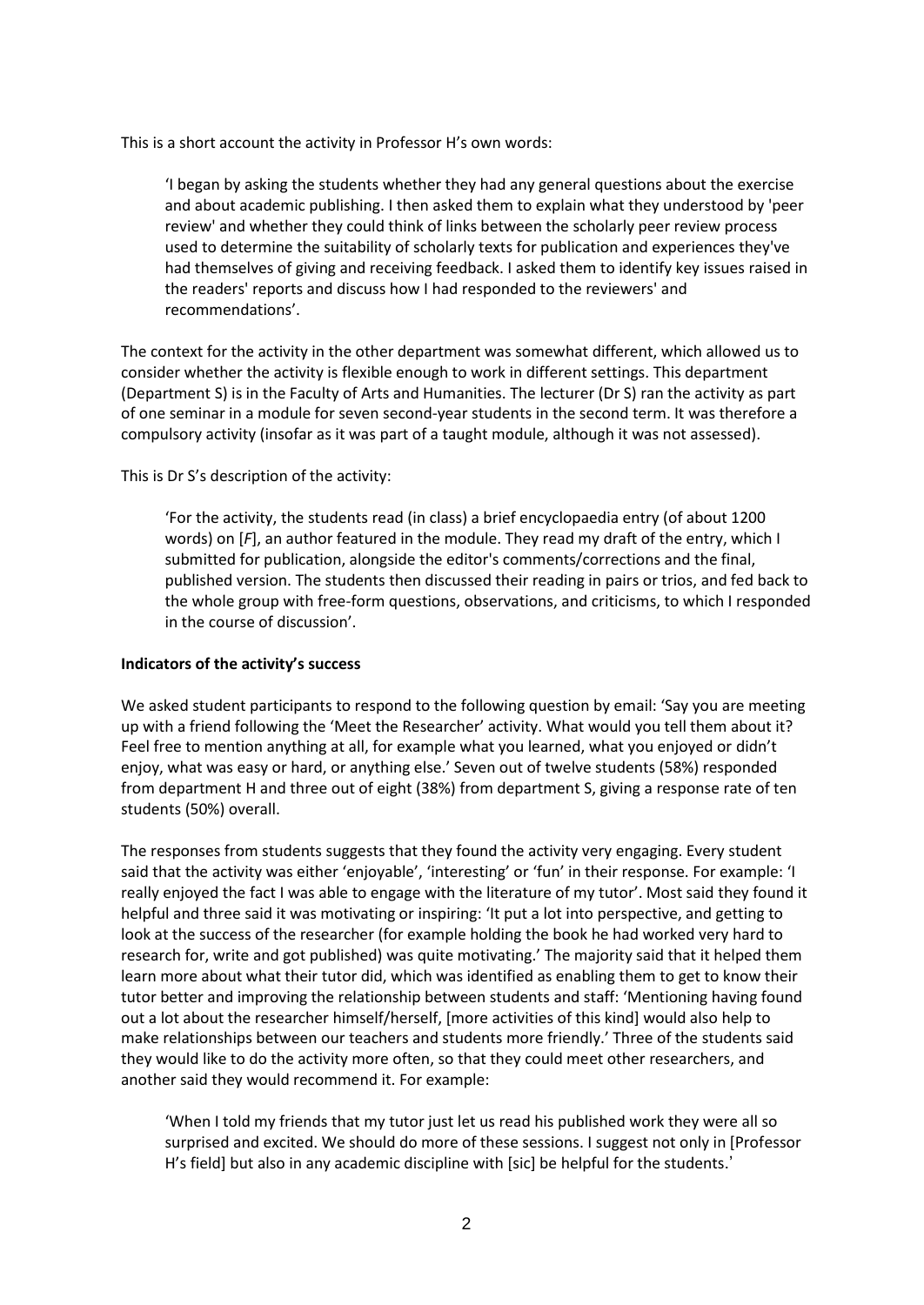Between them, the students identified that they had gained an understanding of how projects could be led and what research is, as well as the motivations to research and publish:

'It is a great experience to get to know your personal tutor better but also a way to understand what a research is and how long and fastidious it can be'.

'I found it interesting how laborious and thorough the process is ... I found it curious to learn about the selection process, as well as why he/she would want to do it – if there were a financial incentive or perhaps the accolade of having published an entry'.

Another also recommended asking questions about how the researcher chooses their sources: 'I would tell the friend to ask the Researcher questions regarding the sources he used for the process', which suggests that they had made a connection between the working processes of the academic and their own written work.

Many students commented that it showed that staff, as well as students, benefited from receiving feedback, with one writing about how it had improved her own disposition towards feedback:

'It shows that even experts can benefit from detailed feedback'.

'it was a lovely change to see that everyone, even the professionals who are teaching us students, make mistakes and receive criticism, even on the level of sentence structure and grammar'.

'made me realize that academics cooperate and support each other's work through constructive criticism'.

'put a lot into perspective ...[and] honestly improved my attitude towards my own work and the criticism I've received.'

#### Another student observed:

'What I have learned is the type of feedback you can expect as a researcher and that even experts in their field need a second opinion. It was interesting to see how the feedback was addressed, even though the author did not agree completely with the editor'.

This suggests that the student thought the process the academic had gone through could serve as a model for their own use of feedback and recognised that there is room for differences of opinion about academic work. However, it is important to note that student feedback is rarely iterative, and that students seeking feedback from one another might be construed as collusion in some settings. This therefore raises wider questions about the extent to which the process of producing work at student and professional level is and should be similar. As we show below, Professor H discussed these differences with his students and how they could nevertheless make use of the feedback they received to enhance future work.

The element of group-work was commented upon by two of the students. One said this was helpful because others asked questions that they would not have done and afterwards the group discussed what they had learnt and 'what we would use in our essays and during our year more broadly.' While the other student did not say what was useful about it, they recommended that the activity continued to be done in small groups of about 5 people.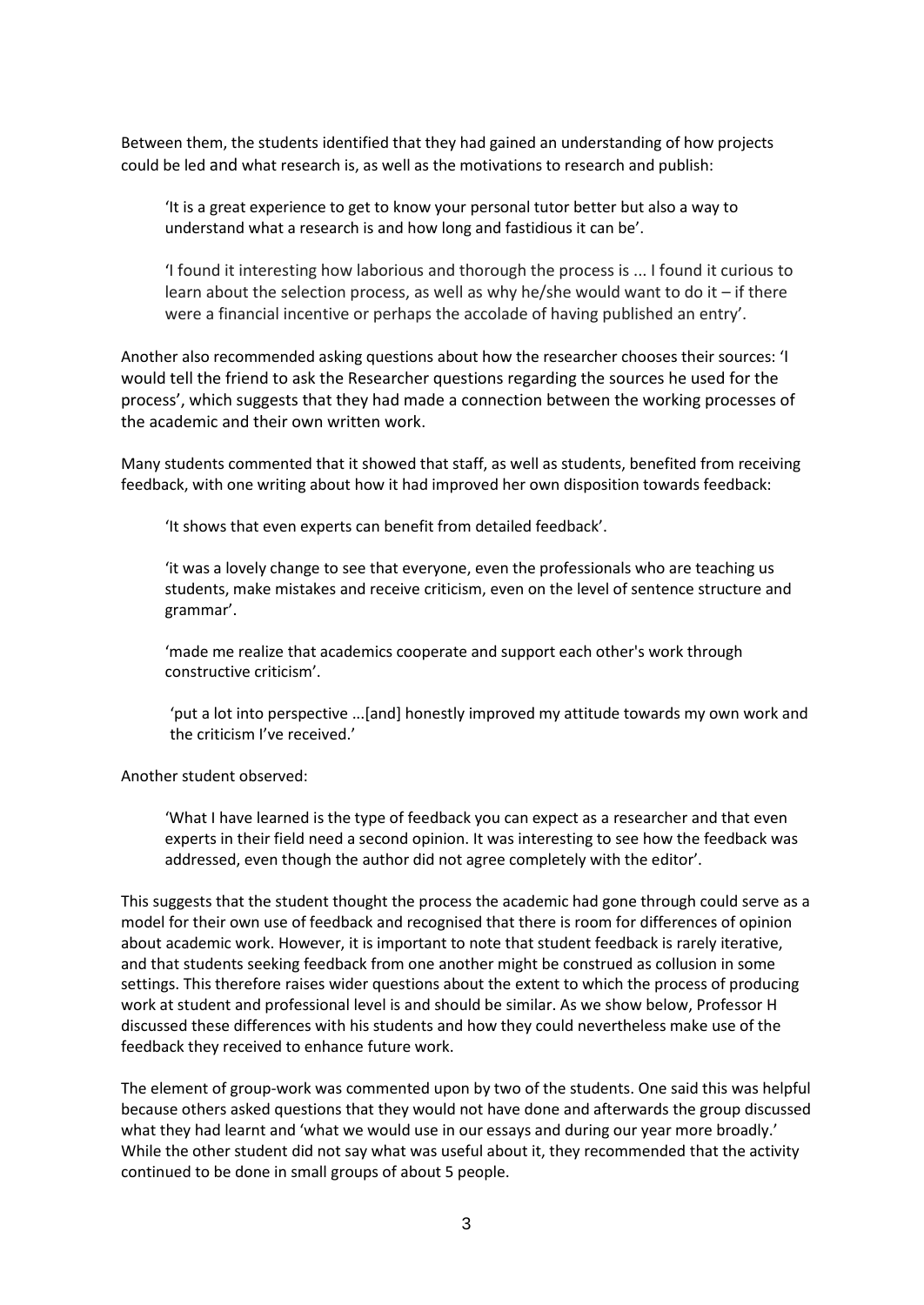| Description of activity                                | Number of students who described it this way |
|--------------------------------------------------------|----------------------------------------------|
| Enjoyable/interesting/fun                              | 10                                           |
| Very/really enjoyable/interesting/fun                  | 7                                            |
| Helpful/meaningful/informative                         | 5                                            |
| Motivating/inspiring                                   | 3                                            |
| Gained a sense of what lecturers do                    | 6                                            |
| Recognition that staff gain from receiving<br>feedback | 4                                            |

*Table 1: The number of students describing the activity in different ways.*

The two members of staff who took part in the pilot activity responded to a questionnaire in which they gave information about the activity, the participants and how successful they felt it had been.

Professor H thought that his discussion with the students highlighted the fact that dialogic feedback (both written and oral) had been crucial as he wrote his book:

'One discussion point was the length of time it takes to publish a scholarly text and the multiple drafts it goes through (including orally delivered versions) before it gets to the stage where it is deemed publishable. Another was the extent to which academic research takes place within a scholarly community and develops through a process of debate and dialogue'.

Similar questions about the revision process were raised in the discussion between Dr S and his students:

'I was highly impressed by the questions the students raised regarding the editing and publishing process. They asked, for instance, how free I was to reject the editor's changes and suggestions, and if there would be opportunity for further editing of this entry now that it is published online'.

Professor H stated that he was able to use these topics as a bridge to discussing the students' own struggles with feedback:

We also discussed different ways in which students can respond to feedback on their assignments. Unlike in academic publishing, students do not normally have opportunities to revise and resubmit a piece of assessed work. However, we talked about how they can refer back to the feedback they have received on one essay when preparing for the next one, perhaps even building up a 'library' of feedback over time'.

A second theme in the conversations dwelt on the writing process. Dr S's students raised a question which will be familiar to many lecturers: 'They asked how 'personal' I could be in the tone and content of the draft … this led to a helpful discussion regarding the students' own approach to writing essays on literary matters'. Professor H's students raised similar points: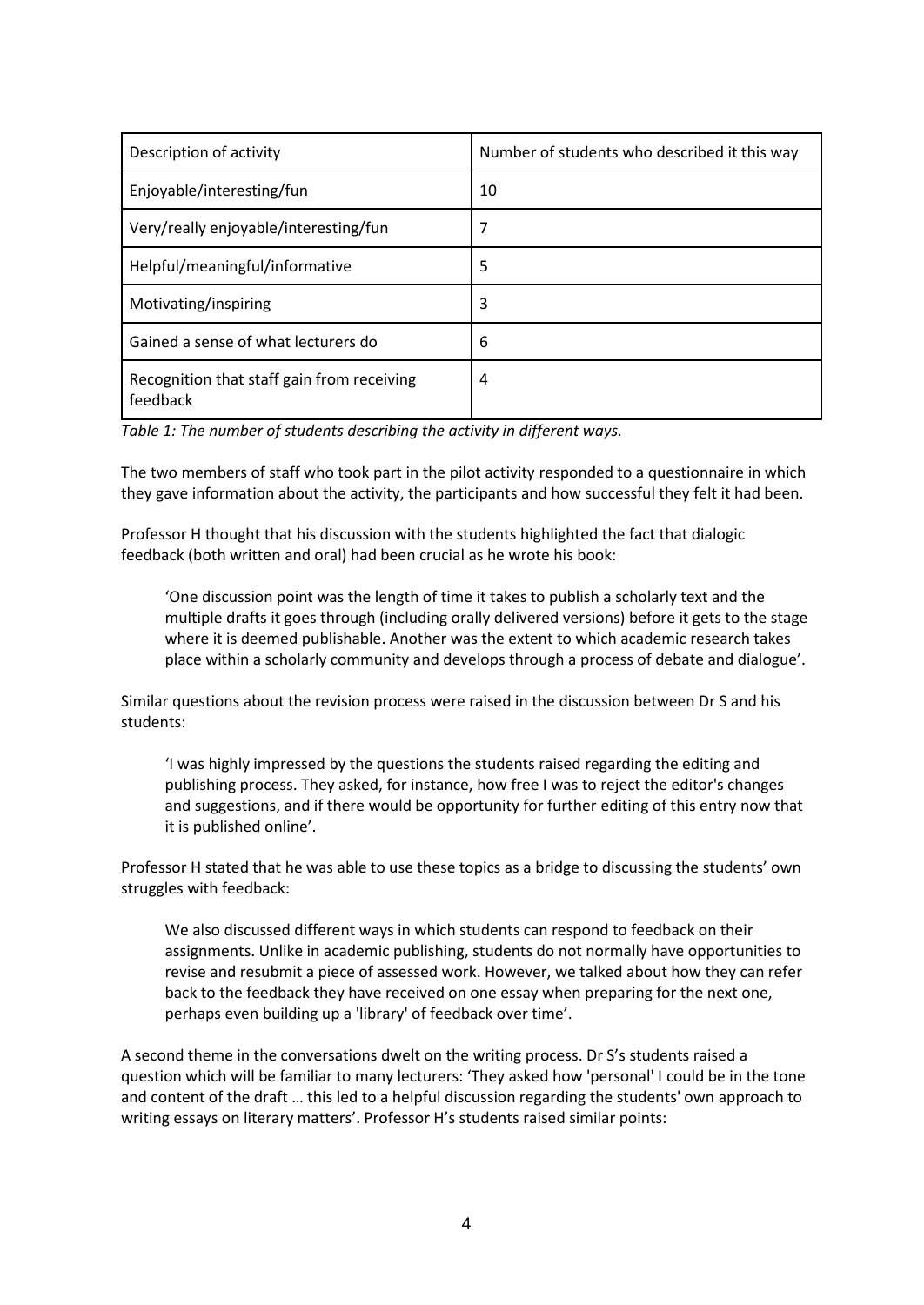'We also discussed other informal forms of peer support, such as sharing essays … how to respond to feedback and use it to develop writing and research skills; and how to view academic writing as taking place within a research community, which includes students'.

Professor H concluded that the activity:

'did highlight how working practices and conventions within academic research such as peer review can be used to open up a discussion with students about their own writing assignments'.

On a more logistical note, Professor H also noted: 'Compiling the dossier of materials required some time and forethought. I was conscious of not over-loading the students with too much advance reading material'. But he acknowledged that 'it should be easy to run a similar activity again in future now I have the material to hand'.

### **Discussion**

Our findings are based on a small sample, but notwithstanding this and other limitations discussed below we think that they furnish some useful indications about the ways that the activity can help develop feedback literacy among students. In particular, our pilot suggests that the activity creates a space for dialogue, whereby students can gain a better understanding of the purpose of feedback, and it also helps to demystify the process of academic writing. In addition, the findings show that students and staff genuinely enjoy getting to know each other in this way.

The activity described above provides the opportunity for students and staff to engage in a dialogue about feedback practices and the production of academic work. This creates an environment for students to reflect upon the purposes of feedback, reinterpret it more positively, and consider how they can act upon it more productively. The activity also enables students and staff to discuss academic writing issues in relation to feedback received on work. This is important because students often see feedback as divorced from the process of producing work, either because feedback is perceived as too specific to one assignment or because their university has a deficit model of academic writing (Carless, 2006; Wingate, 2010). It is clear from the students' comments that the activity helped them understand that feedback was necessary for researchers to produce their work, and normalised the idea that feedback enhances academic writing.

The insight that academics receive and use feedback on their academic work improved students' disposition towards receiving and acting upon feedback. The fact that academics use feedback may normally be obscured to students by the language of 'peer review'. When reviewing the students' reports and staff reflections, we noticed that both groups used 'feedback' when talking about opinions delivered on student work, but used 'peer review' when discussing comments given on work produced by staff. Notwithstanding the differences between student and professional work mentioned in the previous section, a big step towards improving student dispositions towards feedback could be taken by breaking down this language distinction.

If this activity was repeated we think it would consolidate the development of students' feedback literacy and provide opportunity for deeper and further exploration of related issues (Carless & Boud, 2018). The pilot student comments indicate that this would be welcomed by students, particularly if it allowed investigation of academic production in different subjects.

Colleagues have suggested that asking staff to share how feedback has made them feel would stimulate productive discussion on other aspects of receiving and using feedback. Studies (Carless,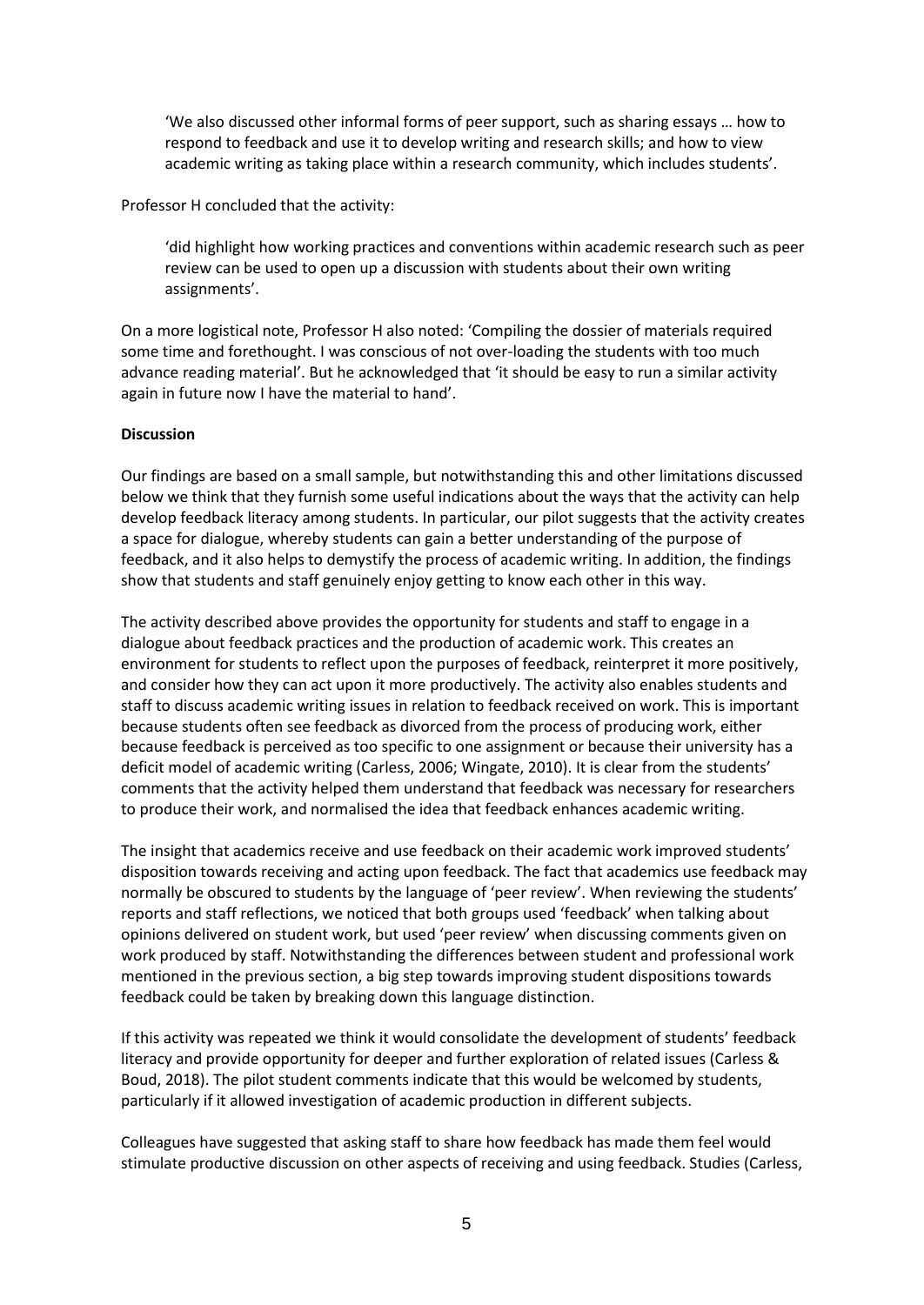2006; Sutton, 2012) show that developing students' sense of educational self can be a challenging and anxiety-provoking experience but it can also be very affirming. We think it would be interesting for students to see how true this is for staff, and how resilience can be developed through a process of internalising standards that allows an expert to make key judgments about quality (Sadler, 2010). One way to achieve this would be to encourage discussion about experiences of receiving feedback on live presentations of work, as there is a danger that if the review and discussion focuses solely on peer review the activity could reinforce student perceptions that feedback is only written (Price, Handley & Millar, 2011) or part of a formalised process. Doing so, may have the effect of changing student dispositions towards a wider range of interactions than feedback given on coursework, particularly if students are asked to think about what other forms of information proffered by others could help to inform and enhance their work.

Our findings are limited by the small size of the pilot and the fact that it was conducted within a single research-intensive UK university, which has promoted 'Meet the Researcher' as a researchbased education activity over recent years. The activity was only used to discuss the production of academic work (academic paper/book chapter and encyclopaedia article). It would be worth exploring how well the activity works for considering feedback on other forms of professional work.

### **Conclusion**

Carless and Boud (2018) define feedback literacy as a student's understanding of what feedback is and how it can be used effectively; their capacity to use it effectively; and their disposition to do so. Our pilot indicates that as a result of taking part in this activity, students came to realise that receiving and responding to feedback is fundamental to professional activity and that feedback was not simply used to correct mistakes and errors.

One of the activity's strengths is that it creates an open space for students and staff to discuss feedback, research and academic writing. Where the author has disagreed with the reviewer's comments there is also the opportunity to discuss the contested nature of knowledge. The exercise also appears to be beneficial for students' understanding of what staff do, and was generally found to be enjoyable and motivating for students.

We recommend that the activity is embedded throughout a curriculum. Some of the students in our study were in their first term and such early first use will help students understand from the start of their university careers that using feedback is an important part of producing academic work. In order to develop the other aspects of feedback literacy Carless and Boud (2018) identify, the activity could be followed by formative peer review activities, which would enable students to develop their capacity to make academic judgements and apply feedback they receive.

### **Acknowledgements**

We would like to thank the staff and students who took part in the pilot study and generously gave their feedback on it; Susannah McGowan for suggesting the question put to the student participants; delegates at the Assessment in Higher Education conference for their feedback and suggestions on the study; and colleagues at the National University of Singapore for their helpful feedback and confirmation that it had potential in their context.

# **References**

Carless, D. (2006) Differing Perceptions in the Feedback Process. *Studies in Higher Education,* 31 (2), pp. 219-33. doi: 10.1080/03075070600572132.